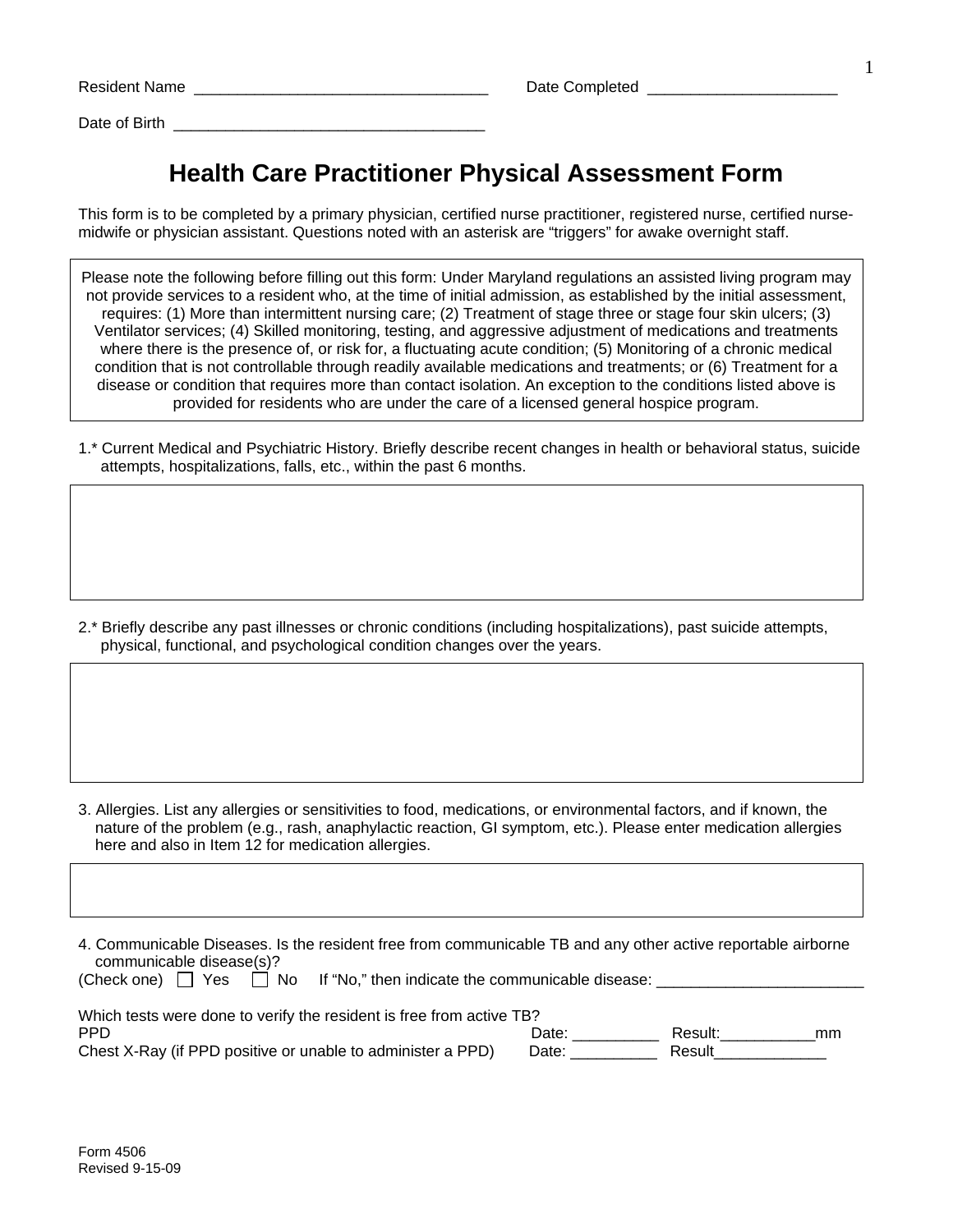| Date of Birth                                                                                                                                                                                                                                                                                                                                                                                                                                                                                                                                                                                      |                                                                                                                             |
|----------------------------------------------------------------------------------------------------------------------------------------------------------------------------------------------------------------------------------------------------------------------------------------------------------------------------------------------------------------------------------------------------------------------------------------------------------------------------------------------------------------------------------------------------------------------------------------------------|-----------------------------------------------------------------------------------------------------------------------------|
| 5. History. Does the resident have a history or current problem related to abuse of prescription, non-prescription,<br>over-the-counter (OTC), illegal drugs, alcohol, inhalants, etc.?<br>Substance: OTC, non-prescription medication abuse or misuse<br>(a)<br>1. Recent (within the last 6 months)<br>$\Box$ Yes<br>2. History<br>Abuse or misuse of prescription medication or herbal supplements<br>(b)<br>1. Currently<br>2. Recent (within the last 6 months)<br>History of non-compliance with prescribed medication<br>(c)<br>1. Currently<br>2. Recent (within the last 6 months)<br>(d) | No<br>No<br>Yes<br>Yes<br>$\Box$<br>No<br>Yes<br>No<br>Yes<br>$\Box$<br>No<br>Yes<br>No                                     |
| 6.* Risk factors for falls and injury. Identify any conditions about this resident that increase his/her risk of falling or<br>injury (check all that apply): $\Box$ orthostatic hypotension $\Box$ osteoporosis $\Box$ gait problem $\Box$ impaired<br>balance nconfusion in Parkinsonism in foot deformity npain assistive devices nother (explain)                                                                                                                                                                                                                                              |                                                                                                                             |
| 7.* Skin condition(s). Identify any history of or current ulcers, rashes, or skin tears with any standing treatment                                                                                                                                                                                                                                                                                                                                                                                                                                                                                |                                                                                                                             |
| 8.* Sensory impairments affecting functioning. (Check all that apply.)<br>(a) Hearing:<br>(b) Vision: $\Box$ Adequate $\Box$ Poor $\Box$ Uses corrective lenses $\Box$ Blind (check all that apply) $\Box$ R $\Box$ L<br>(c) Temperature Sensitivity: $\Box$ Normal $\Box$ Decreased sensation to: $\Box$ Heat $\Box$ Cold                                                                                                                                                                                                                                                                         | Left ear: <u>□</u> Adequate □ Poor □ Deaf □ Uses corrective aid<br>Right ear: <u>Adequate</u> Poor Deaf Uses corrective aid |
| 9. Current Nutritional Status. Height _____inches Weight __________ lbs.<br>(a) Any weight change (gain or loss) in the past 6 months?<br>(b) How much weight change? ______ lbs. in the past ______ months (check one)<br>(c) Monitoring necessary? (Check one.)<br>If items (a), (b), or (c) are checked, explain how and at what frequency monitoring is to occur:                                                                                                                                                                                                                              | Yes<br>No<br>Gain<br>Loss<br>Yes<br>No                                                                                      |
| (d) Is there evidence of malnutrition or risk for undernutrition?<br>(e)* Is there evidence of dehydration or a risk for dehydration?<br>(f) Monitoring of nutrition or hydration status necessary?<br>If items (d) or (e) are checked, explain how and at what frequency monitoring is to occur:                                                                                                                                                                                                                                                                                                  | No<br>Yes<br>Yes<br>No<br>No<br>Yes                                                                                         |
| (g) Does the resident have medical or dental conditions affecting: (Check all that apply)<br>$\Box$ Chewing $\Box$ Swallowing $\Box$ Eating $\Box$ Pocketing food $\Box$ Tube feeding<br>(h) Note any special therapeutic diet (e.g., sodium restricted, renal, calorie, or no concentrated sweets<br>restricted): ______                                                                                                                                                                                                                                                                          |                                                                                                                             |
| (i) Modified consistency (e.g., pureed, mechanical soft, or thickened liquids): ______________________________                                                                                                                                                                                                                                                                                                                                                                                                                                                                                     |                                                                                                                             |
| (j) Is there a need for assistive devices with eating (If yes, check all that apply):<br>$\Box$ Weighted spoon or built up fork $\Box$ Plate guard $\Box$ Special cup/glass<br>(k) Monitoring necessary? (Check one.)<br>If items (g), (h), or (i) are checked, please explain how and at what frequency monitoring is to occur:                                                                                                                                                                                                                                                                   | $\Box$ No<br>Yes<br>$\Box$ Yes<br>∐ No                                                                                      |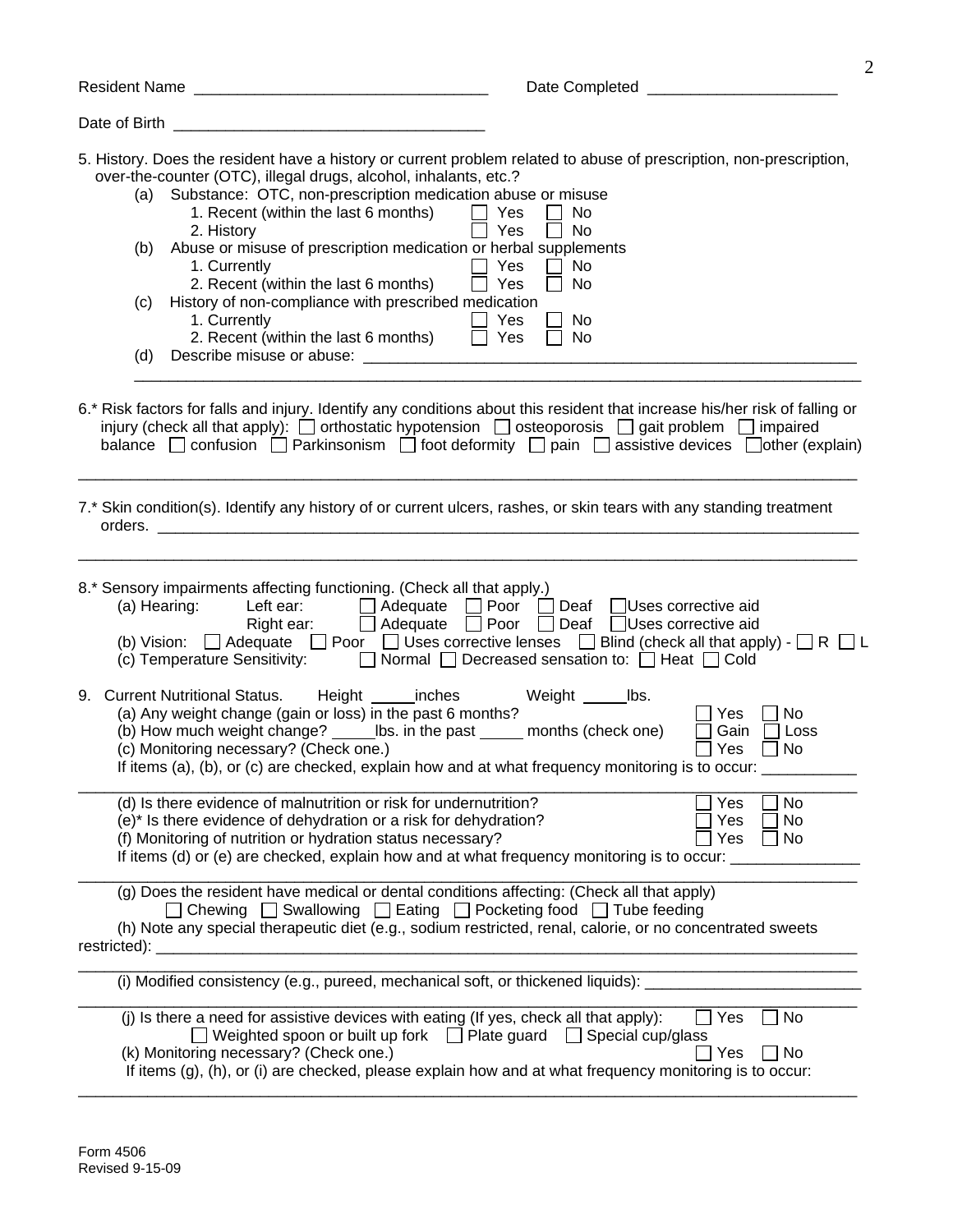| <b>Resident Name</b>                                                                                                                                                                                                                                                                                                                                                                                                                                                                                                                                                              | Date Completed <b>Example 20</b>      |
|-----------------------------------------------------------------------------------------------------------------------------------------------------------------------------------------------------------------------------------------------------------------------------------------------------------------------------------------------------------------------------------------------------------------------------------------------------------------------------------------------------------------------------------------------------------------------------------|---------------------------------------|
| Date of Birth                                                                                                                                                                                                                                                                                                                                                                                                                                                                                                                                                                     |                                       |
| 10.* Cognitive/Behavioral Status.<br>(a)* Is there evidence of dementia? (Check one.)<br>Has the resident undergone an evaluation for dementia?<br>(b)<br>(c)* Diagnosis (cause(s) of dementia): $\Box$ Alzheimer's Disease $\Box$ Multi-infarct/Vascular $\Box$ Parkinson's Disease $\Box$ Other<br>Mini-Mental Status Exam (if tested)<br>(d)<br>Date the control of the control of the control of the control of the control of the control of the control of the control of the control of the control of the control of the control of the control of the control of the con | Yes<br>– I No<br>Yes<br>l No<br>Score |

10(e)\* Instructions for the following items: For each item, circle the appropriate level of frequency or intensity, depending on the item. Use the "Comments" column to provide any relevant details.

| Item $10(e)$                                                 | A            | $B^*$             | $C^*$                    | D <sup>*</sup>    | Comments |
|--------------------------------------------------------------|--------------|-------------------|--------------------------|-------------------|----------|
|                                                              |              |                   | Cognition                |                   |          |
| I. Disorientation                                            | $\Box$ Never | Occasional<br>П   | $\Box$ Regular           | $\Box$ Continuous |          |
| II. Impaired recall<br>(recent/distant events)               | $\Box$ Never | □ Occasional      | $\Box$ Regular           | $\Box$ Continuous |          |
| III. Impaired judgment                                       | $\Box$ Never | $\Box$ Occasional | $\Box$ Regular           | $\Box$ Continuous |          |
| <b>IV.</b> Hallucinations                                    | $\Box$ Never | □ Occasional      | $\Box$ Regular           | $\Box$ Continuous |          |
| V. Delusions                                                 | $\Box$ Never | Occasional        | $\Box$ Regular           | $\Box$ Continuous |          |
|                                                              |              |                   | <b>Communication</b>     |                   |          |
| VI. Receptive/expressive<br>aphasia                          | $\Box$ Never | $\Box$ Occasional | $\Box$ Regular           | $\Box$ Continuous |          |
|                                                              |              |                   | <b>Mood and Emotions</b> |                   |          |
| VII. Anxiety                                                 | $\Box$ Never | Occasional        | $\Box$ Regular           | $\Box$ Continuous |          |
| VIII. Depression                                             | $\Box$ Never | □ Occasional      | $\Box$ Regular           | $\Box$ Continuous |          |
| <b>Behaviors</b>                                             |              |                   |                          |                   |          |
| IX. Unsafe behaviors                                         | $\Box$ Never | Occasional<br>П   | $\Box$ Regular           | $\Box$ Continuous |          |
| X. Dangerous to self or<br>others                            | $\Box$ Never | Occasional<br>П   | $\Box$ Regular           | $\Box$ Continuous |          |
| XI. Agitation (Describe<br>behaviors in comments<br>section) | $\Box$ Never | Occasional<br>ΙI  | $\Box$ Regular           | $\Box$ Continuous |          |

10(f) Health care decision-making capacity. Based on the preceding review of functional capabilities, physical and cognitive status, and limitations, indicate this resident's highest level of ability to make health care decisions.

- $\Box$  (a) Probably can make higher level decisions (such as whether to undergo or withdraw life-sustaining treatments that require understanding the nature, probable consequences, burdens, and risks of proposed treatment).
- $\Box$  (b) Probably can make limited decisions that require simple understanding.
- $\Box$  (c) Probably can express agreement with decisions proposed by someone else.
- $\Box$  (d) Cannot effectively participate in any kind of health care decision-making.
- 11.\* Ability to self-administer medications. Based on the preceding review of functional capabilities, physical and cognitive status, and limitations, rate this resident's ability to take his/her own medications safely and appropriately.
	- $\Box$  (a) Independently without assistance
	- $\Box$  (b) Can do so with physical assistance, reminders, or supervision only
	- $\Box$  (c) Need to have medications administered by someone else

\_\_\_\_\_\_\_\_\_\_\_\_\_\_\_\_\_\_\_\_\_\_\_\_\_\_\_\_\_\_\_\_\_\_\_ \_\_\_\_\_\_\_\_\_\_\_\_\_\_\_\_

Print Name Date

\_\_\_\_\_\_\_\_\_\_\_\_\_\_\_\_\_\_\_\_\_\_\_\_\_\_\_\_\_\_\_\_\_\_\_\_\_\_ Signature of Health Care Practitioner

Form 4506 Revised 9-15-09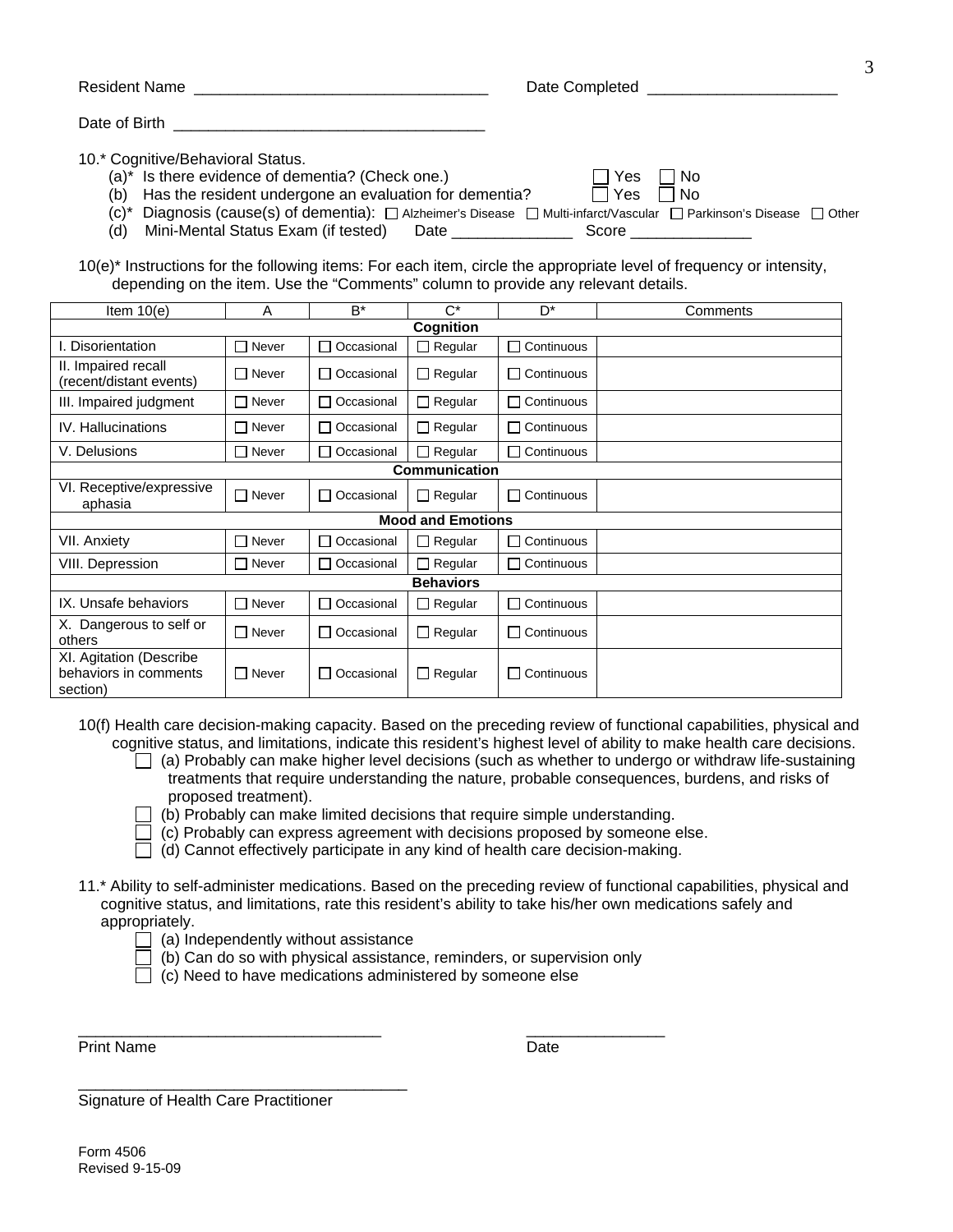Resident Name \_\_\_\_\_\_\_\_\_\_\_\_\_\_\_\_\_\_\_\_\_\_\_\_\_\_\_\_\_\_\_\_\_\_ Date Completed \_\_\_\_\_\_\_\_\_\_\_\_\_\_\_\_\_\_\_\_\_\_

Date of Birth **Example 20** and 20 and 20 and 20 and 20 and 20 and 20 and 20 and 20 and 20 and 20 and 20 and 20 and 20 and 20 and 20 and 20 and 20 and 20 and 20 and 20 and 20 and 20 and 20 and 20 and 20 and 20 and 20 and 20

## **PRESCRIBER'S MEDICATION AND TREATMENT ORDERS AND OTHER INFORMATION**

Allergies (list all): \_\_\_\_\_\_\_\_\_\_\_\_\_\_\_\_\_\_\_\_\_\_\_\_\_\_\_\_\_\_\_\_\_\_\_\_\_\_\_\_\_\_\_\_\_\_\_\_\_\_\_\_\_\_\_\_\_\_\_\_\_\_\_\_\_\_\_\_\_\_\_\_\_\_\_\_\_\_\_\_\_\_\_\_\_\_\_\_\_\_\_\_\_\_\_\_\_\_\_\_\_\_\_\_\_\_\_\_\_\_\_\_\_\_\_

Note: Does resident require medications crushed or in liquid form? Indicate in 12(a) with medication order. If medication is *not* to be crushed please indicate.

| 12(a) Medication(s). Including PRN, OTC, herbal,<br>& dietary supplements. | 12(b) All related diagnoses, problems,<br>conditions.                                | 12(c) Treatments (include frequency &<br>any instructions about when to notify<br>the physician). | 12(d) Related testing or monitoring.                         |
|----------------------------------------------------------------------------|--------------------------------------------------------------------------------------|---------------------------------------------------------------------------------------------------|--------------------------------------------------------------|
| Include dosage route (p.o., etc.), frequency,<br>duration (if limited).    | Please include all diagnoses that are<br>currently being treated by this medication. | Please link diagnosis, condition or<br>problem as noted in prior sections.                        | Include frequency & any instructions to<br>notify physician. |
|                                                                            |                                                                                      |                                                                                                   |                                                              |
|                                                                            |                                                                                      |                                                                                                   |                                                              |
|                                                                            |                                                                                      |                                                                                                   |                                                              |
|                                                                            |                                                                                      |                                                                                                   |                                                              |
|                                                                            |                                                                                      |                                                                                                   |                                                              |
|                                                                            |                                                                                      |                                                                                                   |                                                              |
|                                                                            |                                                                                      |                                                                                                   |                                                              |
|                                                                            |                                                                                      |                                                                                                   |                                                              |
|                                                                            |                                                                                      |                                                                                                   |                                                              |

| <b>Prescriber's Signature</b> | Date  |
|-------------------------------|-------|
| <b>Office Address</b>         | Phone |